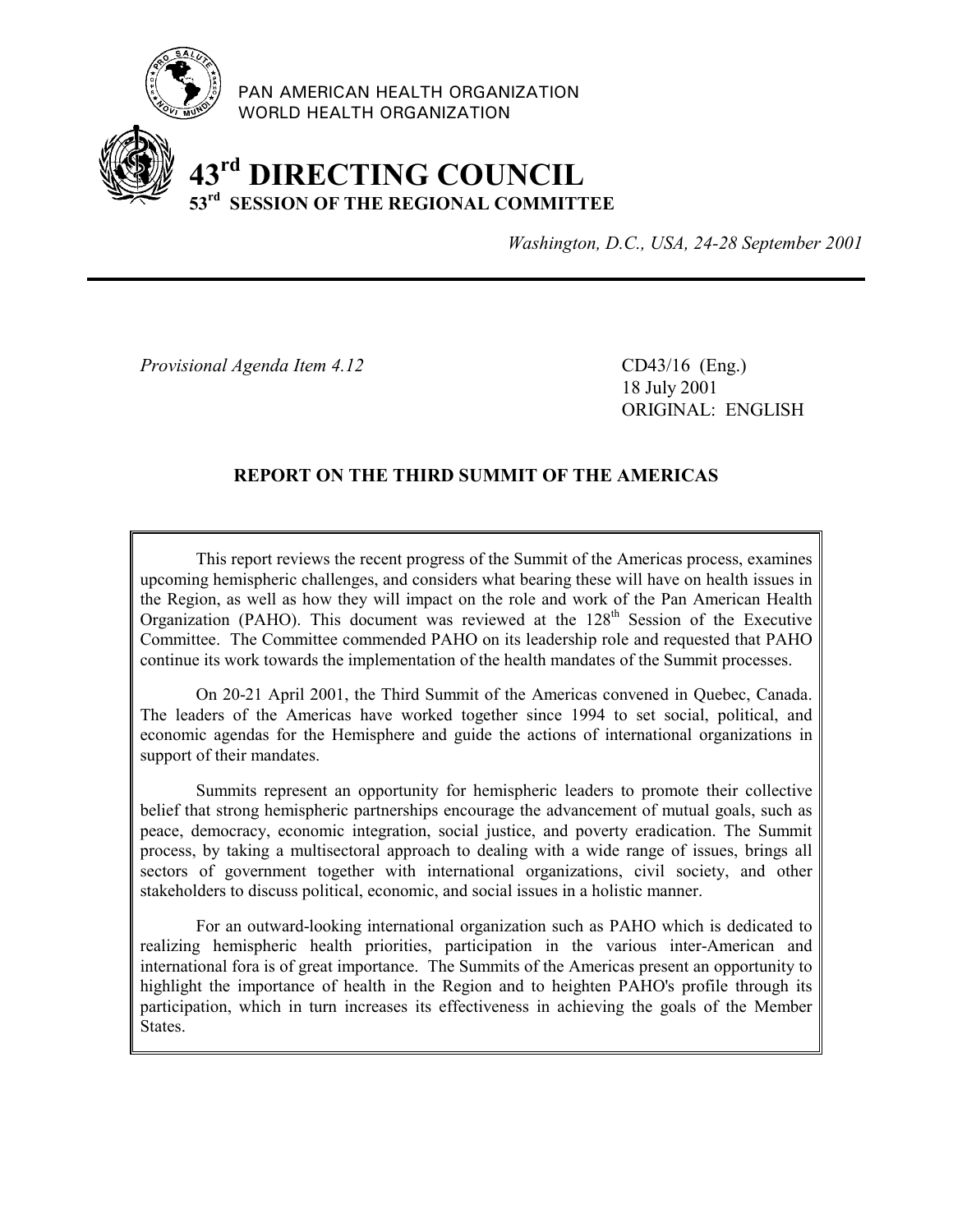# **CONTENTS**

| $2^{\circ}$ | 2.1<br>2.2 |  |
|-------------|------------|--|
| 3.          | 31         |  |
|             |            |  |
| 5.          |            |  |

Annex: Plan of Action, Item #14, Health, of the Quebec Summit of the Americas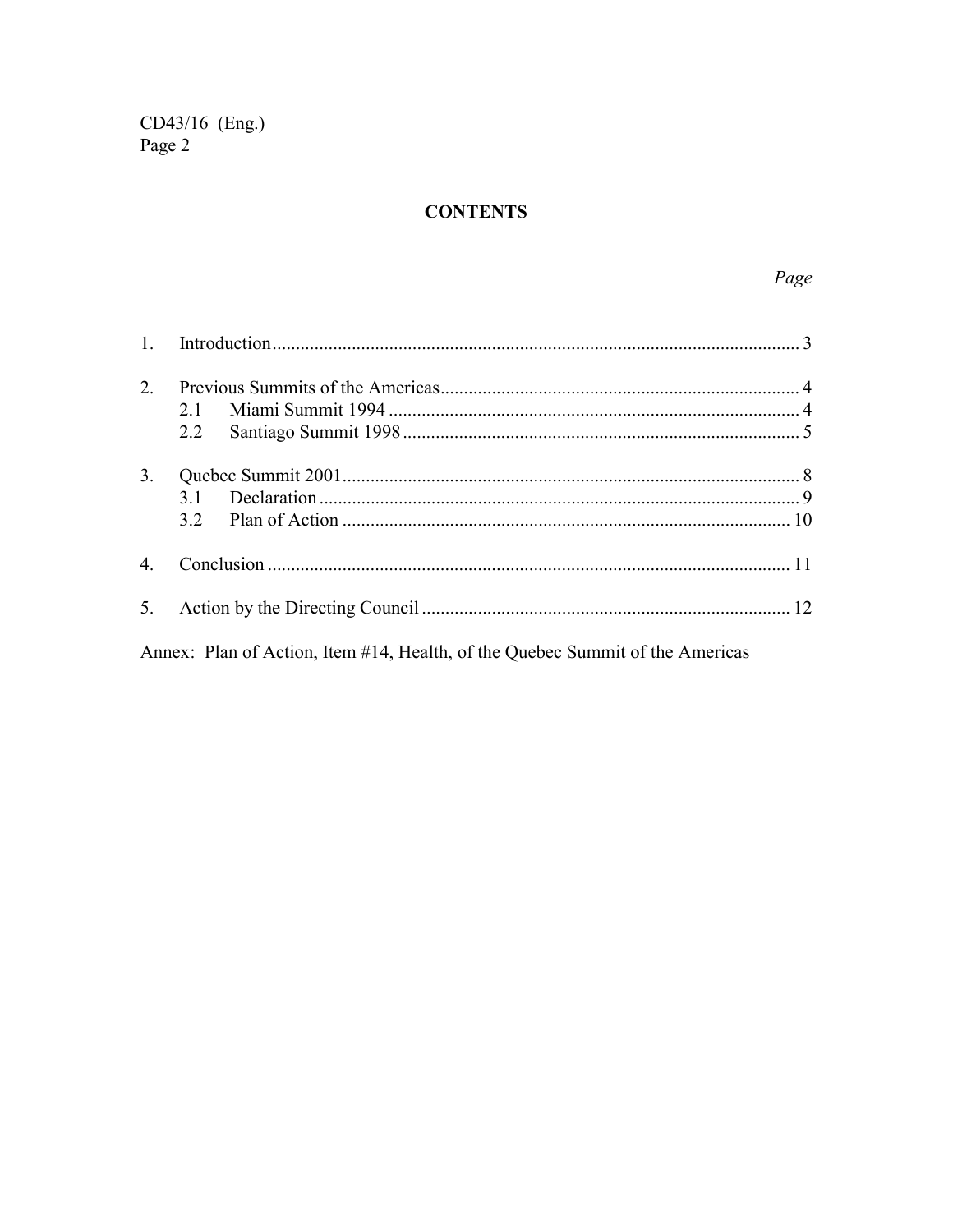### **QUEBEC SUMMIT OF THE AMERICAS**

### **1. Introduction**

The 1998 Santiago Summit helped raise awareness of the role that health plays in human rights and poverty alleviation, and that access to health services is an integral part of preserving democracy. The concept that health is a crosscutting theme and that equitable access to quality health services is a prerequisite for a stable democracy, as well as for a healthy workforce and thereby a strong economy, was continued at the Quebec City Summit. References to health can be found throughout the new Action Plan under environment, labor, drugs, indigenous health, and children, and specifically, in Section 14 which is devoted entirely to health. The presentations made by leaders in Quebec pointed out that the solutions to health issues are an integral part of the poverty eradication effort and as such are extremely important to any dialogue concerning the Americas, including the one on the Free Trade Agreement of the Americas (FTAA).

As globalization, democratization, and decentralization progressed in recent years, it became increasingly important for international organizations, countries, and civil society organizations (CSO) to collaborate and enhance each other's efforts and initiatives as well as to avoid the duplication of efforts. The Shared Agenda for Health in the Americas, signed in June 2000 by the Pan American Health Organization (PAHO), the World Bank, and the Inter-American Development Bank (IDB), is just one example of recent efforts in coordination. In addition, in the spirit of Pan-Americanism, summits help streamline and coordinate cooperation efforts by stimulating countries to work together. Based on the Miami and Santiago Summits' Plans of Action, PAHO mobilized financial resources for the implementation of health mandates of close to US\$ 50 million from the United States, Canadian, and European partners (Denmark, Norway, Spain, Sweden, and the Netherlands). PAHO will receive close to CAN\$ 20 million from the Canadian International Development Agency (CIDA) for the prevention and control of communicable diseases which PAHO has been mandated to undertake in the Quebec Plan of Action.

The Quebec Summit highlighted the many changes that have taken place in the Hemisphere since the 1994 Miami Summit. Across the Region, the transition to democracy is almost complete, human rights abuses have declined, civil society has found a voice, and free trade in the Americas will become a reality in the next few years. These factors, particularly the fruition of the FTAA process, will bring about a new set of challenges. In the meantime, the problem of inequity in the Region continues, threatening to undermine much of the progress made. Inequity manifests itself in unequal access to quality education, avoidable health disparities, lack of economic opportunity, and limited personal security. There is still much work to be done in all areas, particularly on the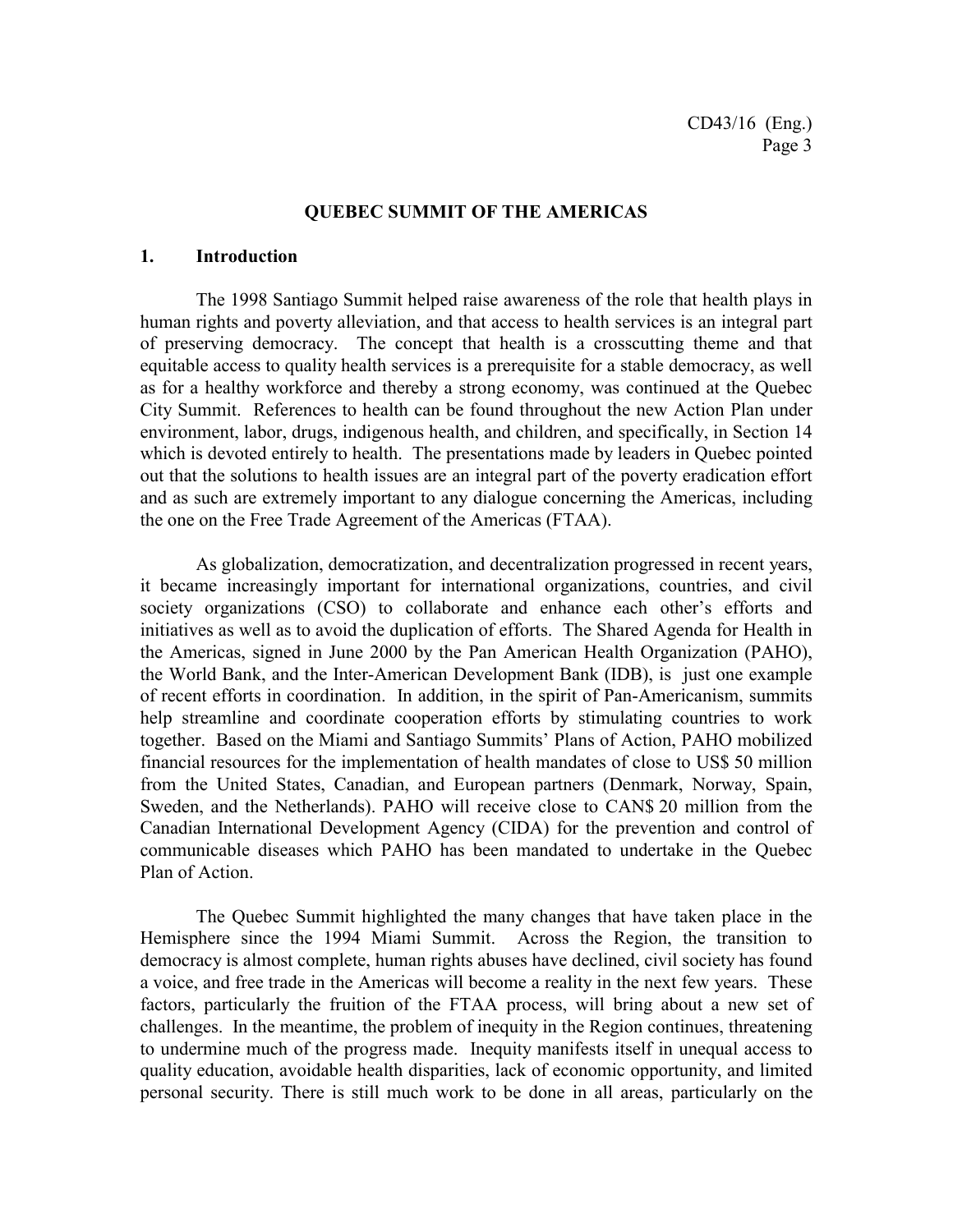social agenda, where health continues to play a pivotal role, since it is a prerequisite for human development and the achievement of economic and political goals. The new challenges in health that will be brought about by the FTAA, especially in areas of environment, labor, and intellectual property rights in the area of drugs, particularly in the case of HIV/AIDS treatment, require that PAHO plays a greater than ever leadership role in the Summit process.

# **2. Previous Summits of the Americas**

### **2.1** *Miami Summit 1994*

In December 1994, leaders of 34 countries met in Miami to participate in the First Summit of the Americas. They released a Declaration of Principles, which focused on four major themes: preserving and strengthening democracy; promoting economic integration and free trade; eradicating poverty and discrimination; and guaranteeing sustainable development. The aim was to channel the momentum created by the convergence of political and economic values in the Region into a concrete plan of action. The resulting plan is composed of 23 initiatives covering four theme areas.

PAHO was given the role of responsible coordinator of Initiative 17*, Equitable Access to Basic Health Services.* Focus was placed on reduction of infant and child mortality, reduction of maternal mortality, eradication of measles by the year 2000, health sector reform, and programs to prevent the spread of communicable diseases with emphasis on HIV/AIDS. An independent evaluation of the Miami Summit process found that PAHO was among the most effective of all responsible coordinators. PAHO was also asked to play a role in the following areas: Initiative 18*, Strengthening the Role of Women in Society;* and Initiative 23, *Partnership for Pollution Prevention.*

In December 1999, PAHO launched a new initiative called "Healthy Children: Goal 2002" aimed to prevent 100,000 deaths in children under five years of age in the Americas by 2002 using the Integrated Management of Childhood Illness (IMCI) strategy. As of January 2001, 11 countries have endorsed this Initiative and held national launches. For the periods 1990-1995 and 1995-2000, countries with infant mortality rates between 30 and 40 per 1,000 live births reduced its mortality from communicable diseases by 15%. Countries with infant mortality rates between 10 and 20 per 1,000 live births achieved a reduction of 65%. If these trends continue and IMCI is added, it will be possible to reduce deaths in children under five years of age due to communicable diseases by approximately 100,000.

In their efforts to reduce maternal mortality, the majority of countries have revised their national plans. PAHO has strengthened ongoing regional projects for adolescent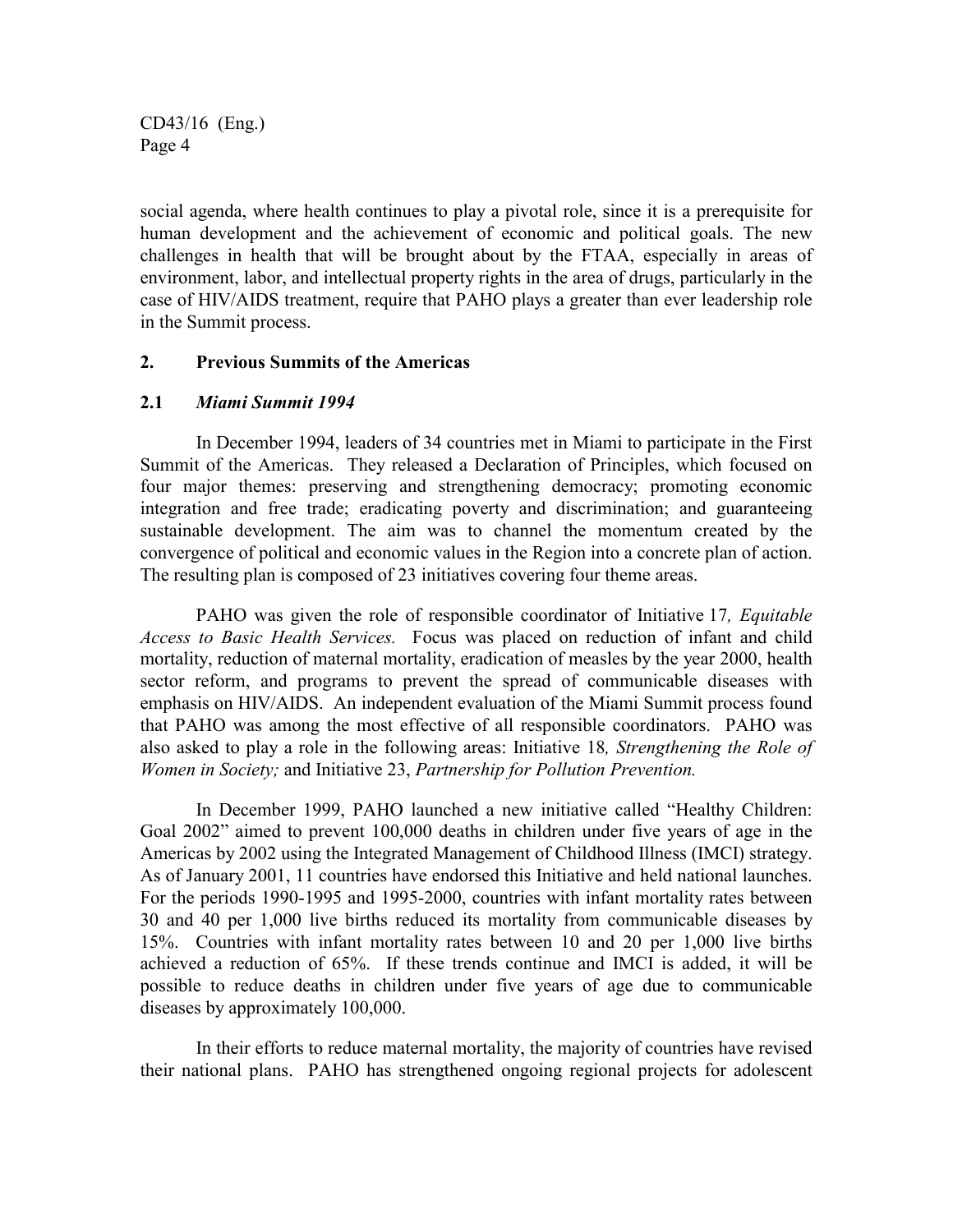reproductive health in 14 countries and is working with USAID to implement a project to improve emergency obstetrical care in 11 countries.

The goal of measles eradication in the Region of the Americas is within reach. Countries that have followed PAHO's recommended three-step vaccination strategy are effectively protecting children in the 1 through 14-year age range, and the Region has seen a marked reduction in the annual number of reported cases. Cases of measles in the Hemisphere fell from 246,612 in 1990 to 1,745 in 2000.

In health sector reform, the objective has been to develop methodologies that permit countries to conduct evaluations of sectoral change and consequently formulate detailed plans for reform implementation and master investment. To achieve the goal of facilitating access to critical and useful health reform information to those involved in the process, a center for analysis and information was developed and is being maintained. This center, which is an electronic Web site, consists of a virtual library of subject literature, a reform thesaurus, more than 20 country profiles which delineate systems and services, a net of contacts, and an inventory of all outcomes of the initiative.<sup>1</sup> There is also a twice-yearly newsletter. In health reform process follow-up and evaluation, the design and application of a methodological guide based on the governing principles of equity, effectiveness, quality, efficiency, financial sustainability, and community participation has allowed more than 21 reports to be produced. This information is also available and accessible by thematic field in an interactive database.

In HIV/AIDS, PAHO, together with donor agencies and other international organizations, has established and consolidated inter-institutional and intersectoral mechanisms for cooperation in the operation of national HIV/AIDS prevention and control programs. In connection with the United Nations Joint Program on AIDS (UNAIDS), PAHO has prepared a Pan Caribbean and a regional plan for HIV/AIDS control that are being implemented by the countries of the Hemisphere. Priorities include behavioral surveillance, which will help clarify which populations are at risk and why; new methods of prevention and care; and assistance to countries to improve the quality and equity of care for persons living with HIV/AIDS, using PAHO's "building blocks" strategy.

# **2.2** *Santiago Summit 1998*

 $\overline{a}$ 

Leaders from the 34 countries of the Hemisphere met at the Second Summit of the Americas in Santiago, Chile, on 18-19 April 1998 to discuss the key issues affecting the Region. The agenda included education, democracy, and human rights; economic integration and free trade; and eradication of poverty and discrimination. In the spirit of

<sup>1</sup> Center site: www.americas.health-sector-reform.org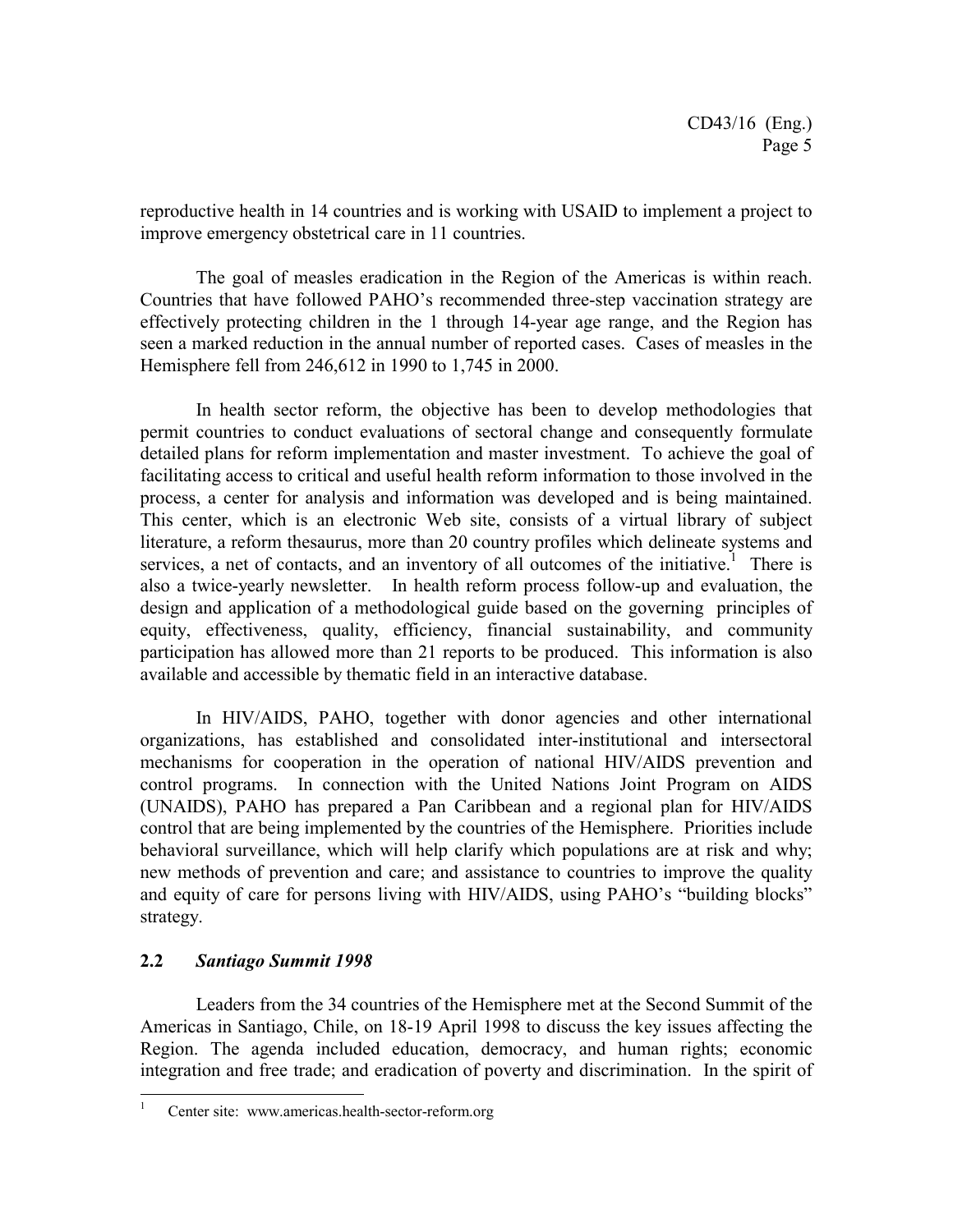Pan-Americanism, countries pledged to work jointly to further equity by bringing health to the most vulnerable groups. Emphasis was placed on the development and implementation of effective, low-cost health technologies as a means towards poverty eradication. Leaders recognized and committed themselves to use new technologies to improve the health conditions of every family in the Americas, with the technical support of PAHO to achieve greater levels of equity and sustainable development.

PAHO also organized, on the occasion of the Second Summit of the Americas, a round table on the Challenges of Health for the 21st Century, with the participation of Mrs. Hillary Rodham Clinton, then First Lady of the United States, as keynote speaker. This successful initiative served to promote the importance of health issues within the context of political dialogue and sustainable democracy in the Hemisphere.

As responsible coordinator, PAHO was given the mandate to develop and implement the initiative *Health Technologies Linking the Americas*. This initiative is composed of four elements: access to quality drugs and vaccines, strengthening of information and surveillance systems, improvement in access to and quality of water and sanitation infrastructure, and technology assessment. The first and third of these are continuations of the Miami Summit objectives. Enhancing basic access to drugs and vaccines is the continuation to Initiative 17*, Equitable Access to Basic Health Services.* Water and sanitation infrastructure is also related to the Santa Cruz Summit on Sustainable Development, Bolivia, 1996 and to Initiative 23*, Partnership for Pollution Prevention.*

In addition to assuming the responsible coordinator role for *Health Technologies Linking the Americas*, it was agreed at the XV Summit Implementation Review Group that PAHO would play a supporting role or act as a resource in the following topics of the Plan for Action: education, gender, illicit drugs, and hunger and malnutrition.

The record of vaccine introduction in the Americas in recent years has been remarkable, particularly for the newer products, such as *Haemophilus influenzae* type b and the pentavalent vaccine. The use of other vaccines, such as measles-mumps-rubella vaccine (MMR) and hepatitis B vaccine, is finally widespread, and efforts are being made to consistently use yellow fever vaccine. Work is underway in finding the means to introduce other new vaccines against *Streptococus pneumoniae, Neisseiria meningitidis* A and C, and rotavirus.

A revolving fund for drug procurement has been established in PAHO to assist countries to improve availability of priority drugs for selected treatments: malaria, tuberculosis, antiretrovirals and leishmaniasis. As part of the Shared Agenda for Health in the Americas (signed by PAHO, WB, and the IDB in June 2000), PAHO in partnership with international financing institutions (IFIs), and other groups across the Hemisphere is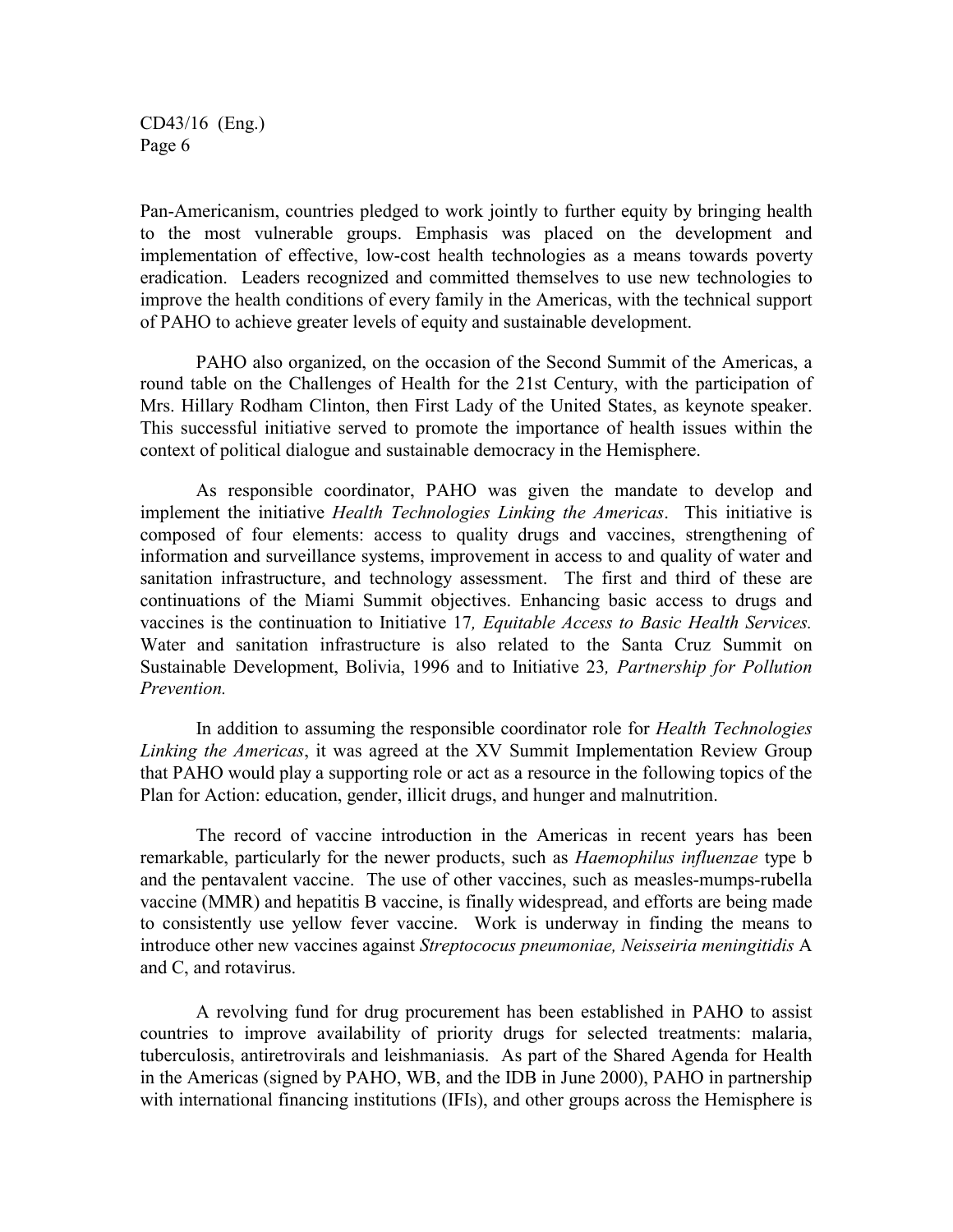leading a project to create a pharmaceutical clearinghouse for the Americas. The objectives of the pharmaceutical clearinghouse are to gather, organize, and disseminate information on best practices in the Region, help people share experiences and advice across countries, and make information on pharmaceuticals in the Region widely available to research institutions, governmental agencies, and policy-makers. PAHO continues to support the harmonization of drug regulations in the Americas. The Pan American Network, established in November 1999, and working groups on Good Manufacturing Practices, on Bioequivalence, on Good Clinical Practices, and Counterxeit are assessing the situation in each area, and the first two are developing educational workshops to improve the implementation of international standards in the Region. This initiative has the support of national drug regulatory agencies as well as the active participation of the pharmaceutical industry, NGOs, and the educational sector.

In health information and surveillance systems, PAHO produced publications on the ethical and legal aspects of cyberspace, telemedicine information technology in support of evidence-based decision-making, mobile technologies, and nursing information systems. In development and research projects, PAHO worked on strategies for technical cooperation in information systems, legal and regulatory issues in health databases, and information technology development indicators. PAHO also provided support to national initiatives in Argentina, Brazil, Cuba, Guatemala, and Puerto Rico. The Institute for Johns Hopkins Nursing was established as a PAHO/WHO Collaborating Center for Nursing Information Systems. PAHO has developed partnerships with the private sector (IBM Corporation) and has continued to collaborate with the IFIs, universities, and other international organizations in the area of information systems.

In the last decade, water supply coverage rose slightly, by about 2% in both urban and rural areas. Sanitation coverage increased by 8% in urban areas and 13% in rural areas. In water and sanitation infrastructure, 549 million inhabitants of the Americas in urban areas now have access to drinking water, and in rural areas coverage has increased to 164 million people. Coverage of sanitation services has increased to 538 million urban inhabitants and to 148 million inhabitants in rural areas. PAHO has initiated a project through the Pan American Center for Sanitary Engineering and Environmental Sciences (CEPIS) to improve the quality of laboratory data on water quality. This project is developed in partnership with the Standards Council of Canada and the Canadian Association for Environmental Analytical Laboratories through a laboratory accreditation process that applies international standards.

Alone or with other partners, PAHO is serving as facilitator (at both subregional and national levels) by cooperating with countries in establishing suitable policies and mechanisms for promoting health technology assessment, including identifying relevant groups and national institutions in this field. PAHO is also supporting situation analysis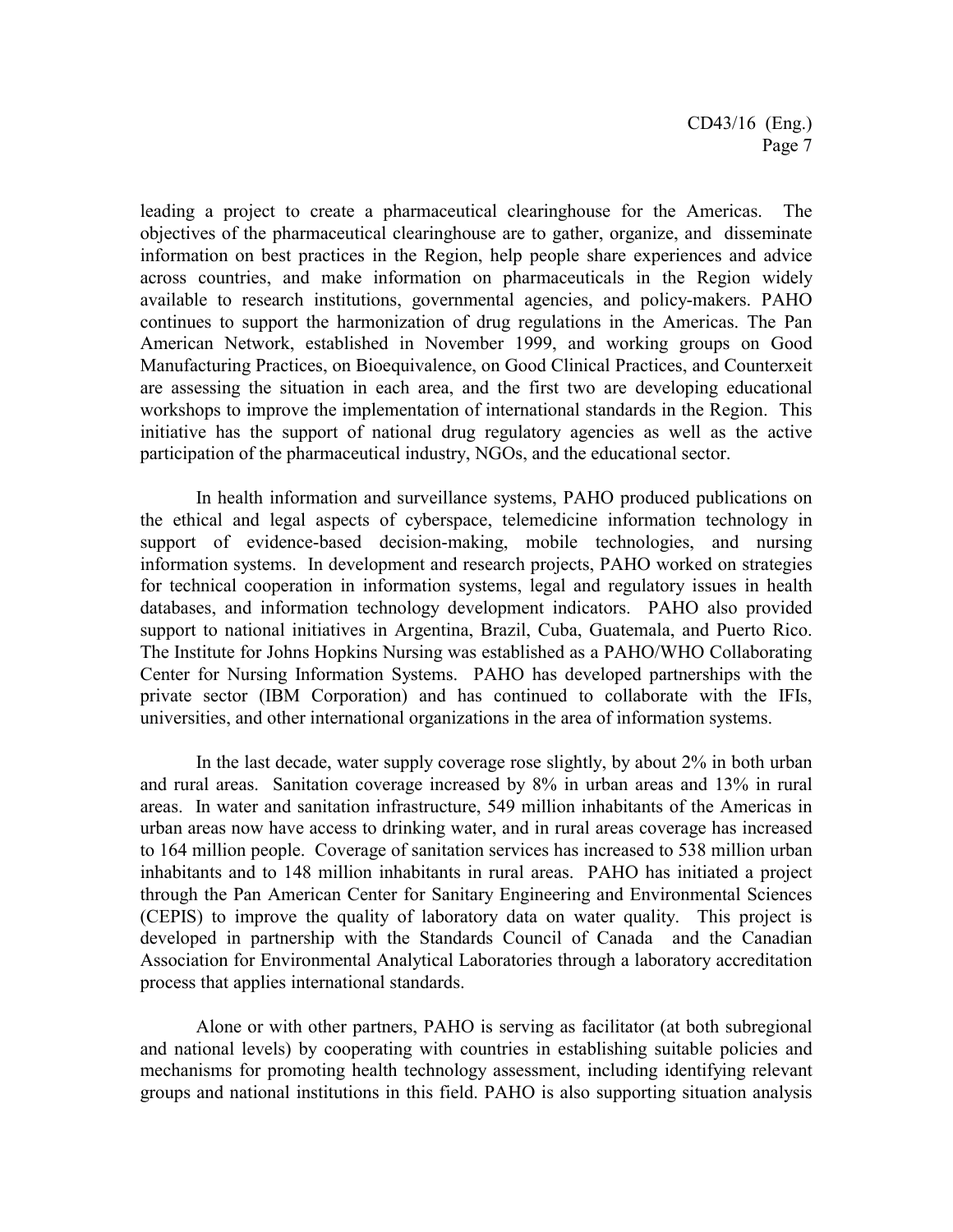and the identification of needs; facilitating coordination with international agencies, groups, and networks; organizing workshops and seminars on health technology methodology and priority-setting; establishing and reinforcing mechanisms for result dissemination and experience-sharing; and supporting the recommendations of assessment reports by fostering the health sector authorities' regulatory capacities.

### **3. Quebec Summit 2001**

The most significant outcome of the Third Summit of the Americas which took place in Quebec City, Canada, on 20-22 April 2001, is the Declaration which includes a clause calling for the consolidation of democracy, the negotiations towards the FTAA, and the leaders' concerns for the need for balanced development, with special attention to reducing poverty and inequity. These concerns were shared by civil society organizations. Canada, as host, organized a Civil Society Forum with participation of governmental leaders and representative groups of civil society. These groups emphasized the need to establish mechanisms for implementation, the lack of resources, the lack of a credible, transparent process, the need to establish targets and deadlines, the need to allocate more resources for Summits of the Americas (SOA) follow-up, and the need for more meaningful participation. This exchange was positive, and it is clear that civil society will remain vigilant on these issues and will be a critical force to ensure that the necessary checks and balances are present in the integration process, ensuring the protection of the weak within countries and solidarity among countries.

The democratic clause in the Declaration requires respect for, and the maintenance of, democratic institutions as an essential condition for participation in the Summit process, including the FTAA. Leaders agreed that democratic values and principles are fundamental to the continued development of all aspects of hemispheric integration. For the first time ever in the Americas, this clause provides for consultation among leaders in the event of disruption of democracy in any country. Leaders also requested the Governors of the IDB to take this democratic clause into consideration in the activities of the Bank.

The reaffirmation by leaders of their commitment to conclude the FTAA by 2005 (with Venezuela reserving its position on the date) was another major outcome of the Summit. The decision to release the preliminary draft of the FTAA demonstrating collective commitment to transparency and increasing communication with civil society was made at the trade ministerial meeting in Buenos Aires on 7-8 April 2001. At the Summit, the FTAA was placed within the context of a broader commitment to prosperity and to the reduction of inequality and poverty. There was recognition of the value of ongoing work on corporate social responsibility in the Plan of Action. In addition, the Plan of Action includes substantial sections on environment, labor, and natural disaster management. This commitment to increased prosperity was complemented by a strong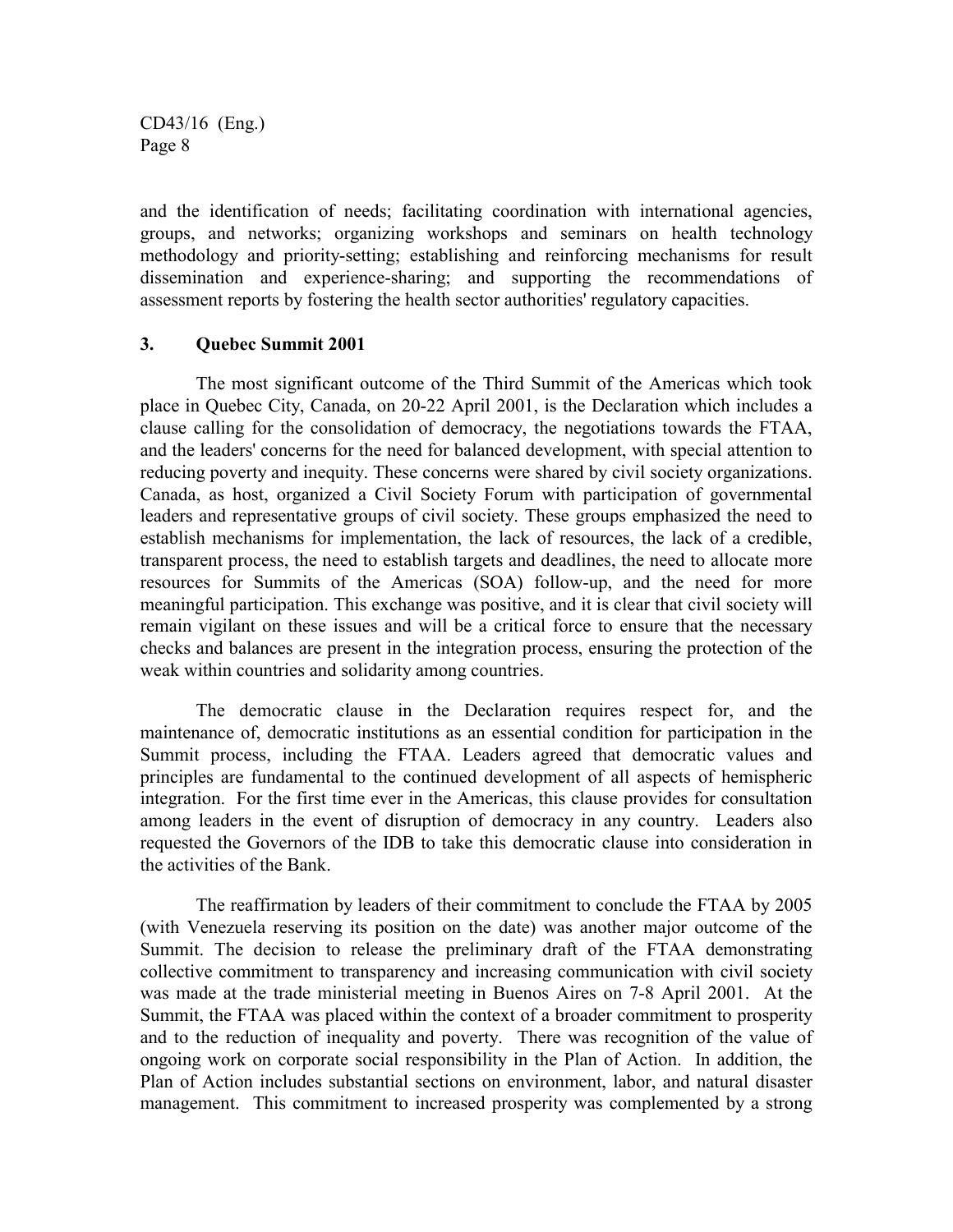expression of will by the United States to obtain fast-track authority from Congress by the end of 2001, which is seen as necessary for the successful completion of the FTAA according to schedule.

During the preparatory process, the participants attempted to ensure the necessary institutional support to implement the Summit Plan of Action, notably financial resources from the multilateral development banks. Effective implementation is critical to the continued credibility of the Summit process, and a lack of resources in the past was a clear obstacle to efforts to promote hemispheric cooperation. The Plan of Action itself includes a detailed section on implementation and follow-up that will create a new, stronger management structure, together with the Summit Implementation Review Group (SIRG) mechanism already in existence. This will include the establishment of an executive council with adequate subregional representation, and will provide a solid framework for greater engagement by international, regional, and subregional organizations in the implementation of existing mandates, and the development of new initiatives for future Summits.

Among the most significant results of the Quebec Summit were the commitments undertaken by the Presidents of the IDB and the World Bank to make resources available to support the Summit process. The call to the five agencies that are full summit participants (ECLAC, IDB, OAS, PAHO, and World Bank) to continue supporting the Summit process and to increase coordination was also important.

The documents signed in Quebec by the Presidents and Heads of Government included a Declaration and a Plan of Action.

### **3.1** *Declaration*

The Declaration is a 32-point document in which leaders renew their commitment to hemispheric integration and national and collective responsibility for improving the economic well-being and security of the peoples of the Americas. Of interest to PAHO are references to the global drug problem and violence, and commitments to protecting the environment and improving labor conditions for all, including migrants, as well as to implementing policies that will improve the management of natural disasters. Commitment is also made to attempt to reach international development goals, such as reducing the number of people who live in extreme poverty by 50% by the year 2015. Further commitments are made to protecting the rights of indigenous peoples and the disabled, eradication of racial discrimination, and promoting gender equality.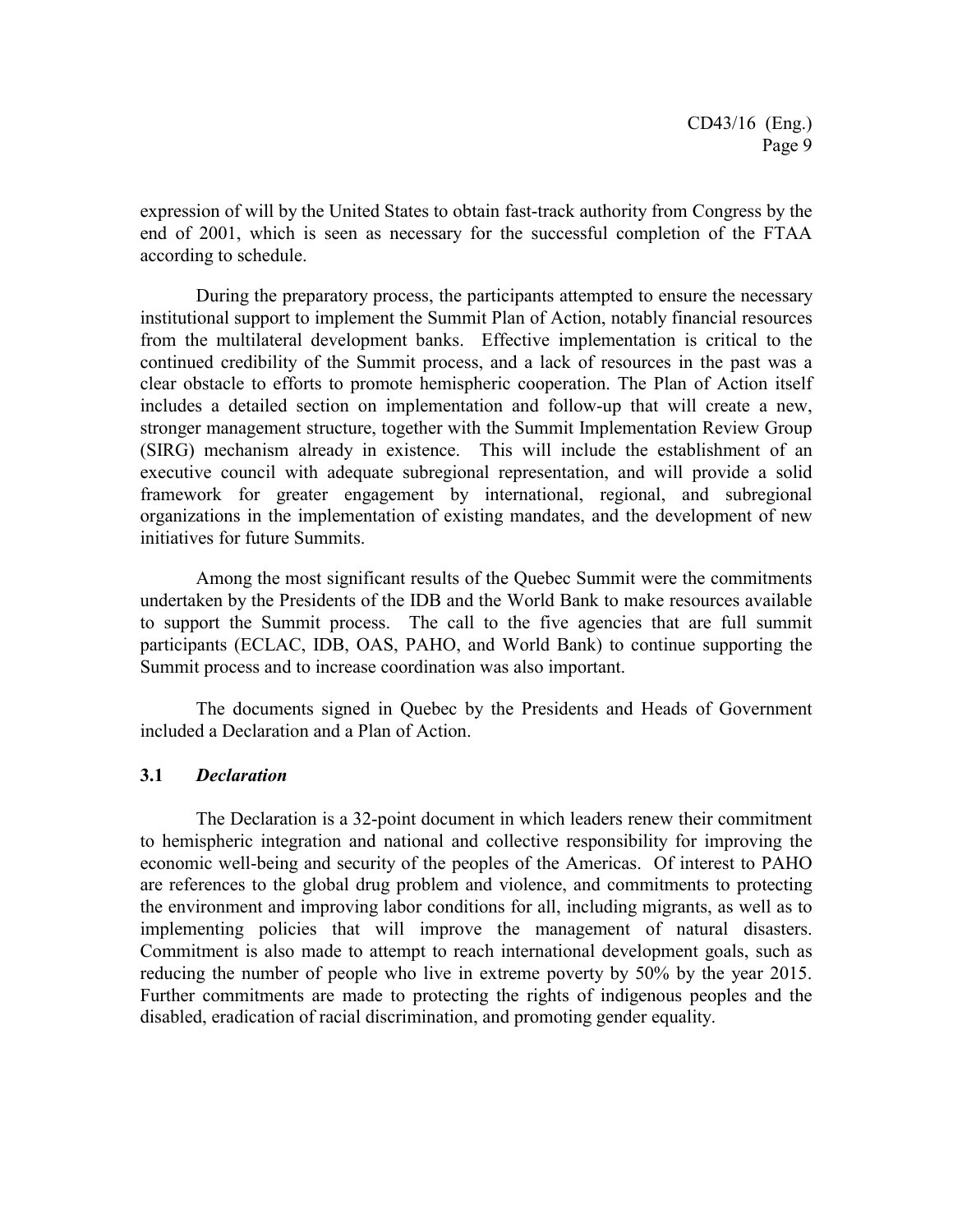One paragraph deals entirely with HIV/AIDS:

"We acknowledge that another major threat to the security of our people is HIV/AIDS. We are united in our resolve to adopt multi-sectoral strategies and to develop our cooperation to combat this disease and its consequences." (Paragraph 4, Page 2, Declaration).

Another paragraph deals exclusively with health:

"We emphasize that good health and equal access to medical attention, health services, and affordable medicine are critical to human development and the achievement of our political, economic and social objectives." (Paragraph 8, Page 4, Declaration).

Finally, a paragraph refers to the support received from the inter-American and international agencies:

> "We value the active support of the Organization of American States and its specialized organs, particularly the Pan American Health Organization, the Inter-American Institute for Cooperation on Agriculture and the Inter-American Children's Institute, as well as the Inter-American Development Bank, the Economic Commission for Latin America and the Caribbean, and the World Bank. We call upon these institutions and other regional and international organizations to establish greater coordination for support to the implementation and follow-up to the Plan of Action of this Summit."

(Paragraph 5, Page 5, Declaration).

# **3.2** *Plan of Action*

There are various references to health made throughout the text of the Plan of Action, thus underlining the concept of health being a crosscutting theme. Most references to health are found in the section of realizing human potential. This includes a series of initiatives in the social arena to ensure a balanced Plan of Action. Many aspects in this chapter are related to the work of PAHO, such as education, gender, indigenous peoples, protection of rights of children, etc. Chapter 14 of the Plan of Action, entitled Health (Annex), is the result of a long process of negotiations led by PAHO working with the countries, and includes commitments in the areas of health sector reform, communicable and noncommunicable diseases, and connectivity. HIV/AIDS was the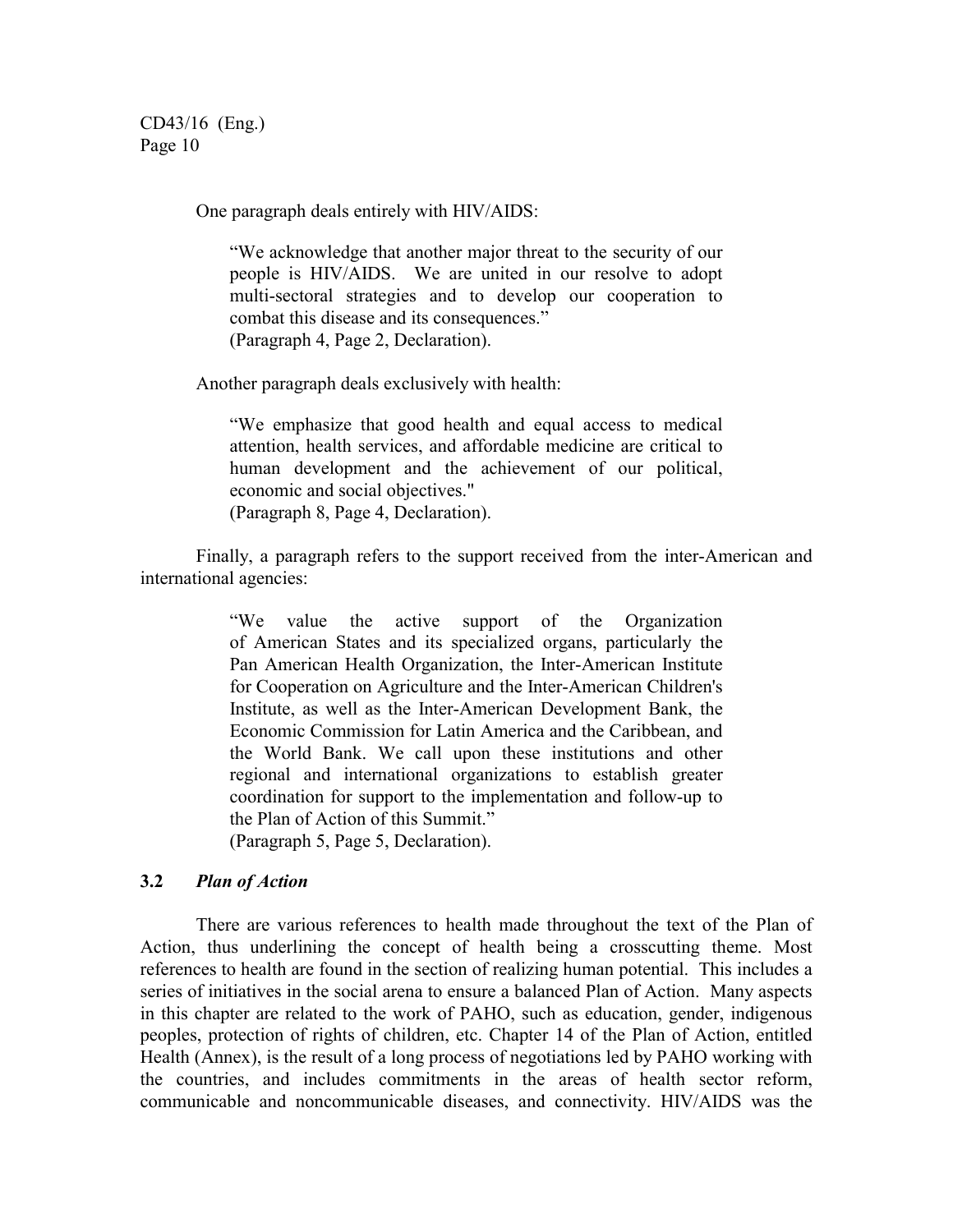most prominent issue, both in terms of the discussion of the language of the Plan of Action and in the speeches of the leaders during the Summit itself.

The new Plan of Action is a clear success, for it represents the recognition that health is important to the leaders of the Americas. In addition to the various priority health areas mentioned above, direct reference is made to areas such as mental health, the virtual health library, and the prevention of tobacco-related diseases. There is a certain amount of overlap between the current mandates and the ones flowing from the other two Summits, and PAHO will continue to work and report on all past and present mandates in order to preserve continuity. Although there was discussion during the preparatory process about targets and indicators for purposes of evaluation, the Plan of Action could not include that level of detail. This gives PAHO an opportunity to support countries in the definition of specific targets and ways to measure progress and report on achievements in the future.

The inter-American agencies and the World Bank were called on to continue supporting the SOA implementation and to increase their coordination. The real test will be whether the governments will be able to implement the agreements reached in Quebec and whether the financial institutions will provide the necessary resources for effective implementation in order to ensure the credibility of the summit process. Regarding follow-up, in addition to the current SIRG, the new Executive Council, consisting of past and present Summit hosts and other subregional representation, will replace the current system and provide increased managerial oversight.

# **4. Conclusion**

PAHO was one of the five organizations with full participation during the Quebec Summit, together with ECLAC, IDB, OAS, and World Bank. The Inter-American Institute for Cooperation on Agriculture (IICA) has now joined this group of organizations. The head of each organization had an opportunity to address the 34 heads of state.

Dr. Alleyne informed the audience that PAHO was an early example of integration, since it was created by the countries of the Hemisphere in 1902. He also addressed the importance of the continuum between Summits: Miami-Santiago and Santiago-Quebec. He added that PAHO had followed the mandates of the SOAs and had mobilized some \$50 million in grants from the international community for implementation of those mandates. He gave examples of the positive results of countries working together, such as polio eradication, measles elimination, and the fact that there was little goiter or vitamin A deficiency in the Americas. He referred to the health sector reform process which was addressing issues of access, quality, and equity in the countries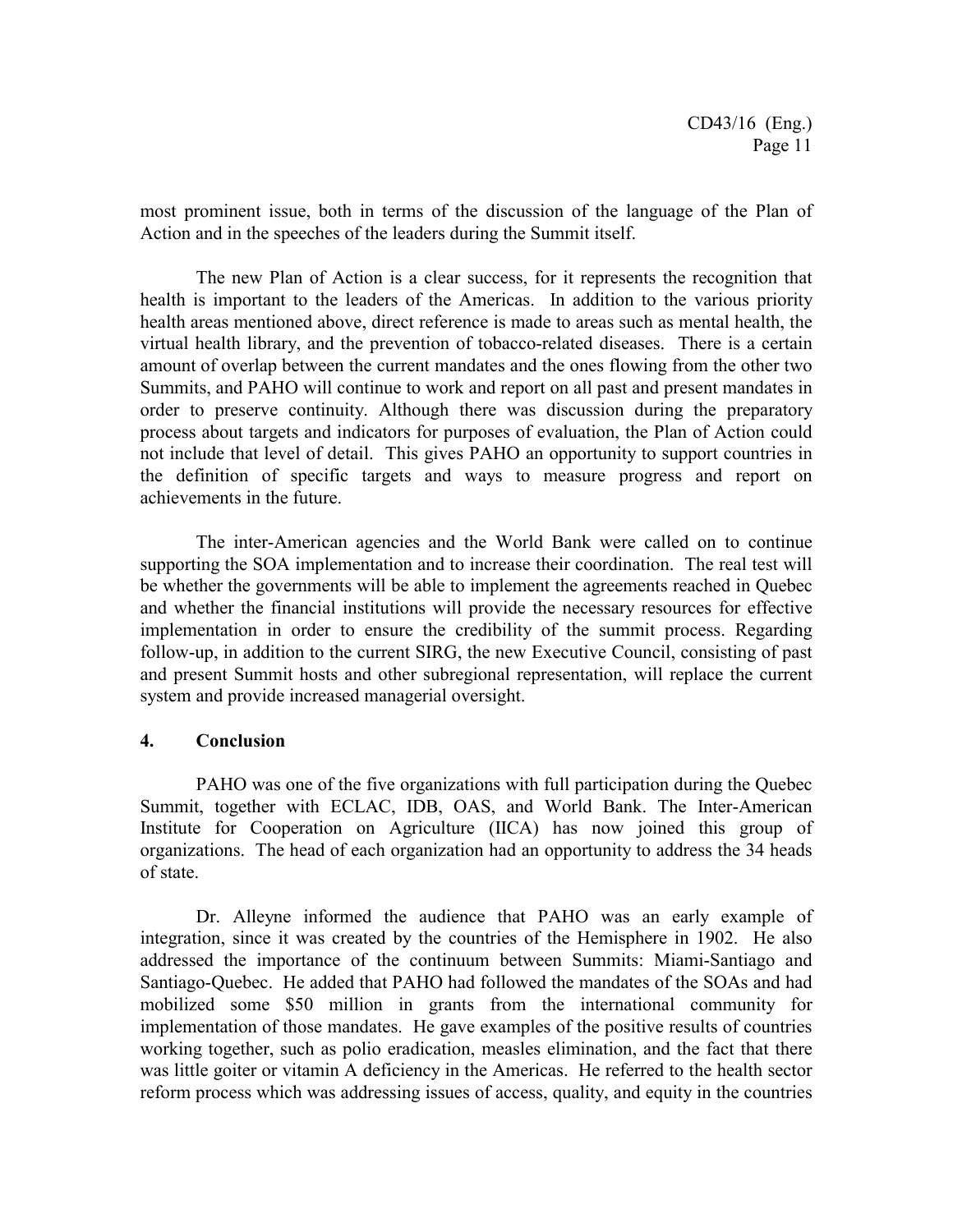of the Hemisphere, and he informed the leaders that PAHO was fighting against Chagas, TB, and AIDS. Dr. Alleyne expressed concern about the 20 million people suffering from mental health disorders in the Region. He ended his presentation stressing Pan-Americanism, the Shared Agenda with IDB and the World Bank, and the use of connectivity and the Virtual Health Library to reduce the knowledge divide. For PAHO, the Summit process continues to offer tremendous opportunities to enhance hemispheric health objectives within the context of global political agendas.

The Summit continues to be a useful vehicle for resource mobilization. In addition to the \$50 million in grants that have been mobilized from the international community in follow-up to Miami and Santiago, the Minister of CIDA announced that Canada would make a contribution of about CAN\$20 million to PAHO for Summit follow-up to combat disease in the Americas.

The clear mandates that have come out of the different Summits have facilitated the joint work of countries and institutions like PAHO, which has responded to specific priorities with technical cooperation and resource mobilization efforts. These mandates have not represented additional initiatives and responsibilities for PAHO since they are at the core of the work emanating from PAHO's Governing Bodies.

The next Summit of the Americas, which is to take place in Argentina to coincide with the finalization of the FTAA in 2005, offers further opportunities to move the health agenda forward. In the meantime, and in addition to its continued work with the governments of the Hemisphere, one of PAHO's new challenges will be to involve in this process civil society groups that have an interest in public health issues. PAHO already collaborates with NGOs and relies on their expertise in many areas. Involving these civil society representatives will increase PAHO's credibility, provide allies for health at the hemispheric and country level, and increase cooperation among all key players.

# **5. Action by the Directing Council**

The Directing Council is requested to note the report

Annex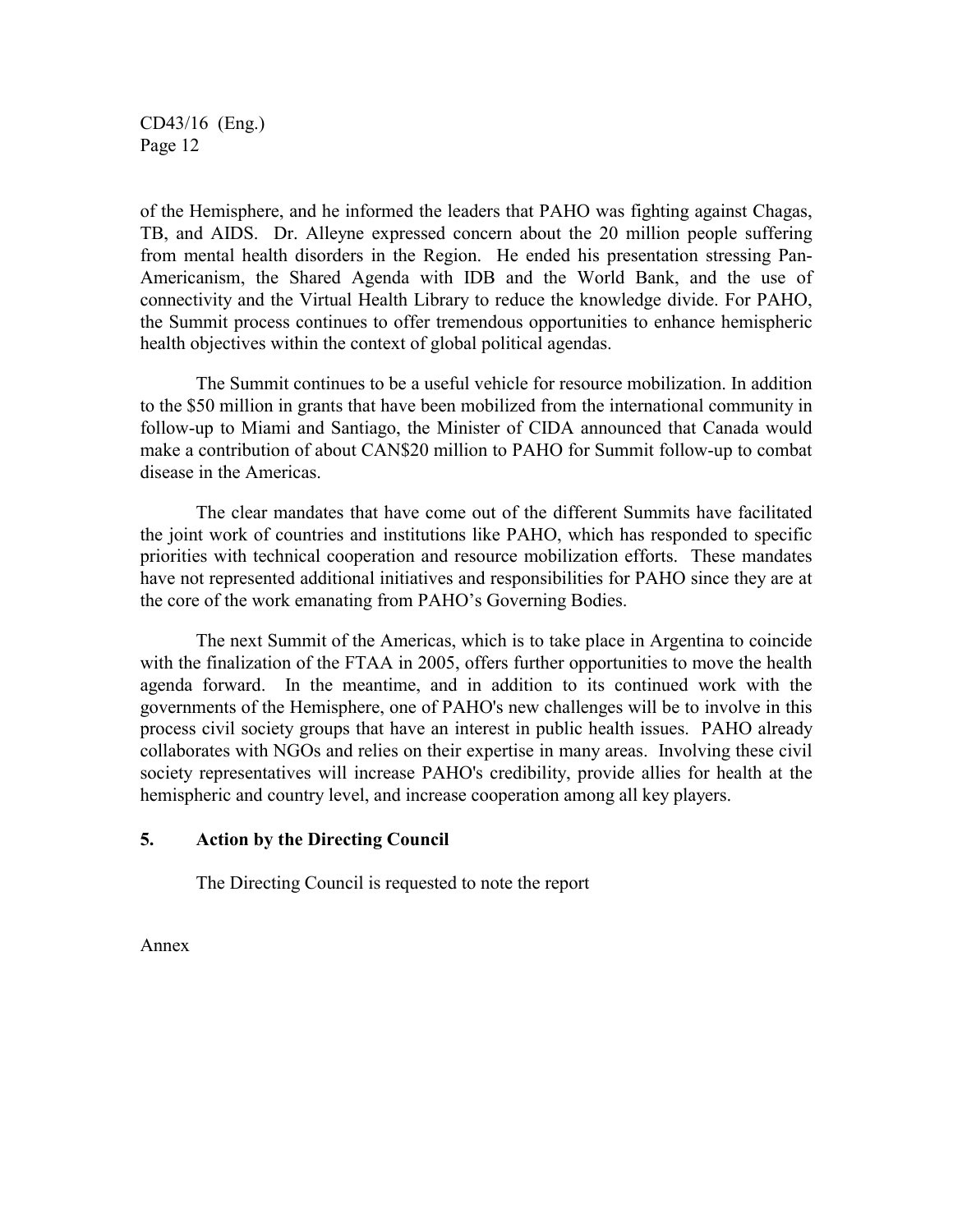# **Plan of Action, Item #14, Health, of the Quebec Summit of the Americas**

#### **14. HEALTH**

Recognizing - further to the commitments made at the Miami and Santiago Summits and in accordance with agreed-upon international development goals in the areas of maternal, infant, child and reproductive health that good physical and mental health is essential for a productive and fulfilling life, and that equitable access to quality health services is a critical element in the development of democratic societies, and for the stability and prosperity of nations; that the enjoyment of the highest standard of health is one of the fundamental rights of every human being without distinction of race, religion, political belief, economic or social condition, as set forth in the *Constitution of the World Health Organization*; that gender equality and concern for indigenous peoples, children, the elderly and under-served groups must be of paramount concern in the development of health policy; that health outcomes are affected by physical, social, economic and political factors and that the technical cooperation of the Pan American Health Organization (PAHO) and other relevant international organizations should continue to support health actions in the Hemisphere, in a manner consistent with the *Shared Agenda for Health in the Americas* signed by PAHO, the IDB, and the World Bank:

#### **Health Sector Reform**

Reaffirm their commitment to an equity-oriented health sector reform process, emphasizing their concerns for essential public health functions, quality of care, equal access to health services and health coverage, especially in the fields of disease prevention and health promotion, and improving the use of resources and administration of health services; promote the continued use of scientifically validated, agreed-upon, common indicators for assessing effectiveness, equity and efficiency of health systems;

Strengthen and promote development of domestic standards of practice, accreditation and licensing procedures, codes of ethics, and education and training programs for health personnel; improve the mix of health personnel in the provision of health services to better respond to national health priorities;

Intensify efforts and share and promote best practices to:

- reduce maternal and infant morbidity and mortality;
- provide quality reproductive health care and services for women, men and adolescents; and
- \_ carry out commitments made at the Cairo International Conference on Population and Development and its five-year follow-up in New York;

Develop processes to evaluate the efficacy of alternative health practices and medicinal products to ensure public safety and share this experience and knowledge with other countries in the Americas;